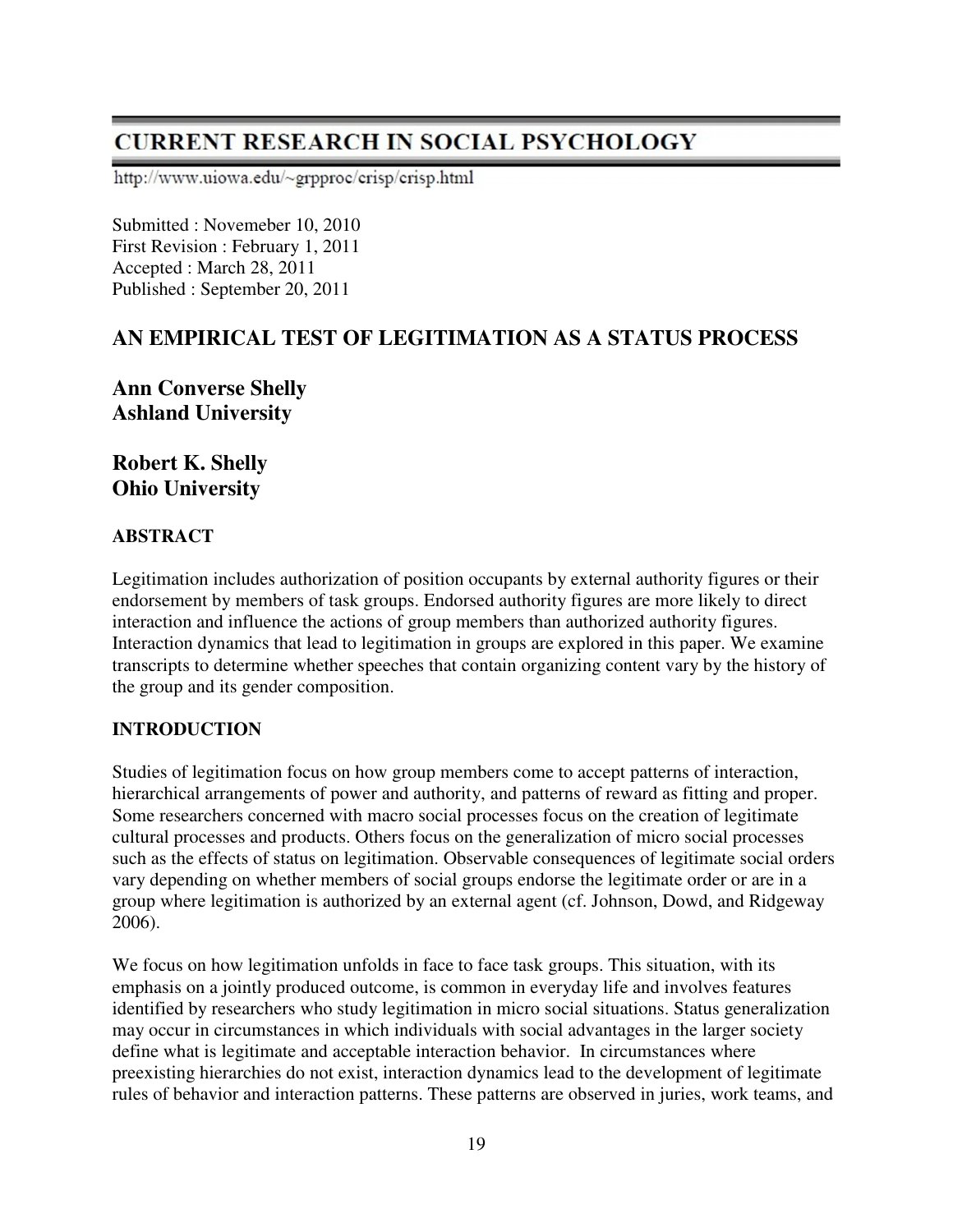classroom groups. They reinforce both emergent and existing patterns of interaction inequality and are accepted as right and proper by both advantaged and disadvantaged members of groups.

The emergence of legitimation may be due to three distinct features of social interaction. Interaction dynamics may affect who gets to make contributions to the group, how these contributions are evaluated by other members of the group, and how approval and esteem are allocated to members of the group. Interaction content may also contribute to the development of legitimated social orders. Contributions by an actor seeking to organize group activity by suggesting a sequence of decisions may be an attempt at legitimation. Requests for clarification of task expectations may lead to legitimate definitions of potential success and failure for the group. Assigning roles to members of the group establishes a legitimated order of roles which may be ranked to control who, when and how often someone may talk.

We analyze transcripts of interaction in task groups to examine how actors legitimate patterns of interaction. We identify interaction content evident in attempts to organize group action or clarify the nature of the task confronting the group. We denote these interaction activities as the legitimation process which leads group members to see their actions and those of others as proper and valid in the task setting. Our objective is to identify thematic patterns in verbal records of group activity which legitimate status, roles, and actions of group members.

## **PREVIOUS RESEARCH AND THEORY**

Research and theory focused on the study of legitimation in face to face groups has at least two foci. On the one hand, investigations have focused on how social orders and social objects accepted as proper and valid in the eyes of members of a social system organize behavior by system members. Other work has focused on how social forms and social objects come to be accepted as proper and valid in the eyes of system members. Our interest is in the latter approach to the study of legitimation. We briefly review theories and results of investigations in the former tradition for insights regarding the effects of legitimation. We then focus on theories and research which focus on legitimation of social forms and social objects.

Legitimation is "...the process by which activity in specific, concrete situations of action are justified in terms of the norms, values, beliefs, practices and procedures of pre-given structures " (Zelditch 2001, p. 14). Its product is the legitimacy of the social order within which the process takes place. Two processes lead to the assignment of legitimacy. One is the social culture established by actors in the situation about how to accomplish goals and define behaviors as normatively appropriate. The other is the social structure in the situation which assigns individuals to roles and positions of advantage and disadvantage.

The collective consensus that governs behavior of actors in a social situation is referred as its validity. Beliefs of individuals that actions, norms, values, and beliefs expressed in a situation are normative and appropriate, are referred to as propriety. A distinction is also made between legitimacy that emerges from the joint actions of the actors, referred to as endorsement, and the imposition of a legitimate role by an external agent such as a superordinate, referred to as authorization (Dornbusch and Scott 1975). Investigations have focused on how validity, propriety, endorsement, and authorization affect actors' willingness to comply with directives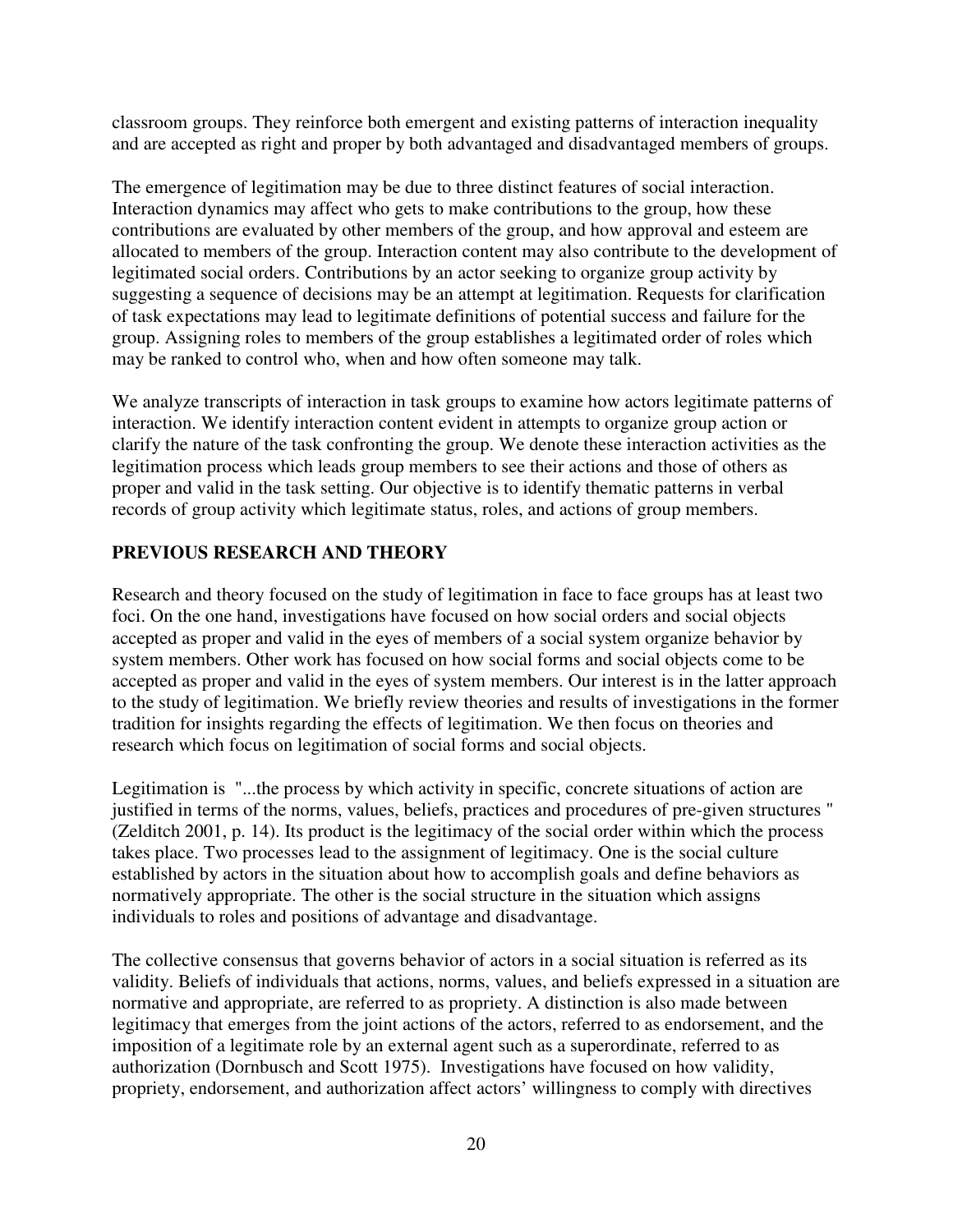from superordinates, accept allocations of rewards, respond to influence attempts, and justify violations of expected resource allocations (cf. Zelditch 2006, Massey, Freeman, and Zelditch 1997).

Theoretical accounts of legitimation processes have focused on two underlying mechanisms. One is a generalization process based on either power or status (Ridgeway and Berger 1986, Ridgeway and Berger 1988, Berger, Ridgeway, Fisek, and Norman 1998). The other identifies actions that serve as accounts or justifications for the violation of expected patterns of interaction bounded by specific norms, values, and beliefs (Massey, et al. 1997, Zelditch and Floyd 1998). Each of these accounts presumes that an established social order acquires legitimacy as a result of either endorsement of the existing structure through a process of generalization or as a result of the authorization by assignment from an external source of authority.

Neither theoretical account addresses how actors come to endorse a set of norms, beliefs, and practices if a preexisting structure is not present in the situation. Such a process is likely to unfold in ad hoc task groups, or in groups with established interaction patterns where the task demands or leader incumbents shift from session to session. Bales and Strodtbeck (1951) consider this aspect of the social organization of group activity. Their research divided the sequence of interaction into three phases with the earliest phase devoted to identifying the problem, resolving normative issues about who could talk when, and activating decision making rules. Subsequent research by Sacks, Schegloff, and Jefferson (1974) and Tuckman (Tuckman 1965, Tuckman and Jensen 1977) identified three distinct problem solving patterns. This research identified "forming, " or attempts to identify who would occupy various roles in the group, "storming, " or attempts to identify the problem, "norming, " or attempts to define rules of behavior, problem solving activity, and criteria for group success as the elements defining the emergence of group structure.

An unexamined significant issue is how legitimation unfolds so that all of the members of a group come to accept its result as right and proper. We became sensitized to this concern while examining interaction transcripts in a study linking interaction content to the emergence of social inequality in ad hoc and continuing groups. Shelly and Shelly (2009) explicitly compared speeches characterized as attempts to organize the group, attempts to solve the problem, and attempts to reduce group tension. Each of these different types of content contributed in unique ways to patterns of interaction inequality.

#### **METHODS**

Data from ad hoc problem solving groups were collected at the University of South Carolina in 1982 and have been extensively analyzed (cf. Smith-Lovin and Brody 1989; Smith-Lovin, Skvoretz, and Hudson 1986; Robinson and Smith-Lovin 2001). Six person groups were asked to generate a task to be employed in another study of discussion groups. The researchers varied the gender composition of the groups from no males and all females to all males and no females. Discussions averaged about thirty minutes in length and were recorded and transcribed.

Groups of students working on class decision tasks or presentation projects at two Midwestern Universities comprise the continuing groups in our data analysis. These groups varied in size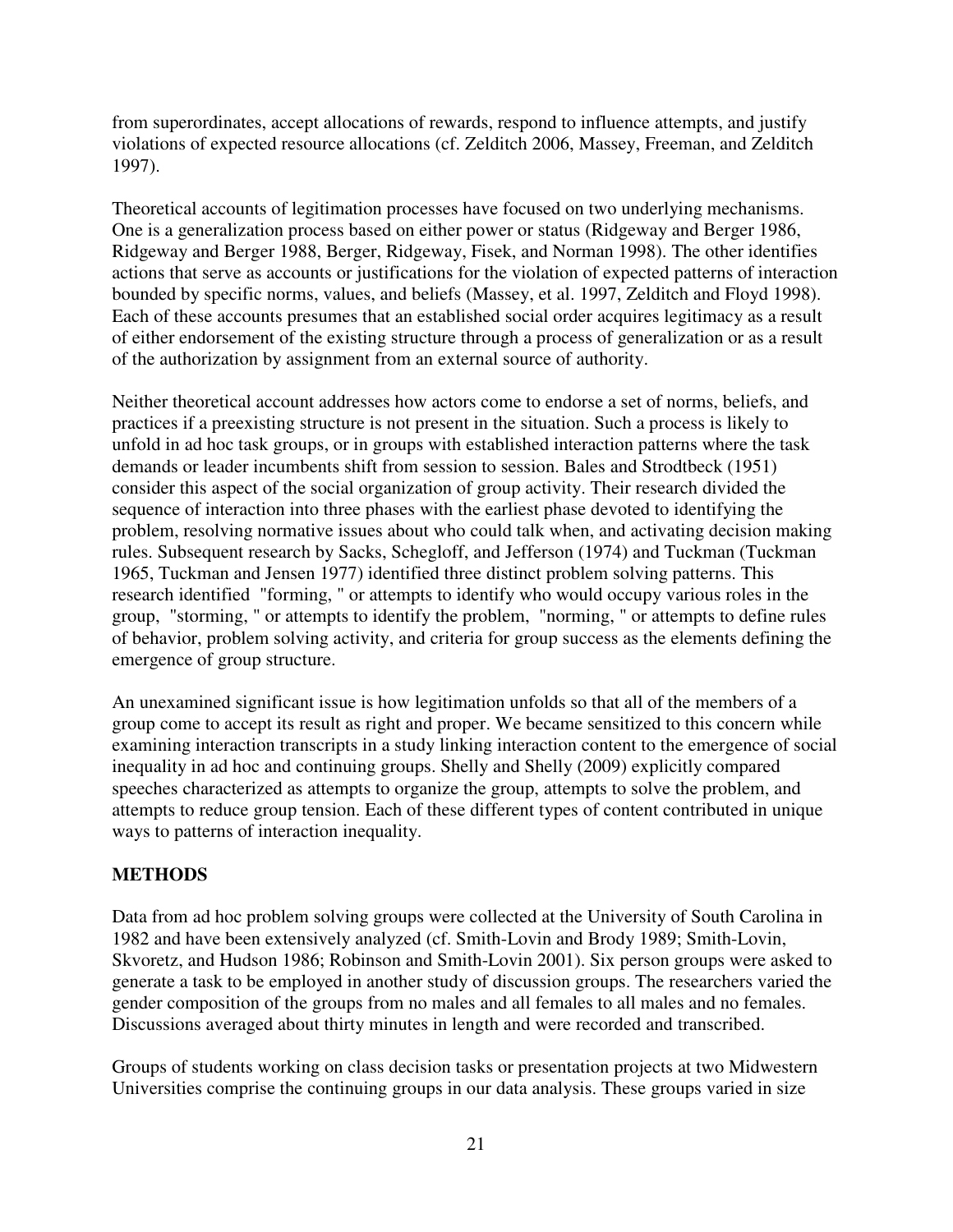from three to seven in number. Three of the groups were all female. The others were mixed gender; none were equal in their male and female membership. Discussions varied in length from ten to forty minutes for these groups. Data were transcribed from video tapes.

We analyze transcripts from both sets of groups for initiation of verbal activity focused on organizing the group, structuring the task, and smoothing group tension. This analysis is designed to identify the frequency of the various types of activity observed in the groups, whether or not these activities vary by the gender of the participants in the groups, and whether or not the activity varies by the type of group.

We focus only on verbal utterances. Rules for "chunking" verbal activity and for categorizing these chunks identify the fundamental units of observation in our analysis (Bartholomew, Henderson, and Marcia 2000; Smith 2000). We focus on a coding scheme that employs an entire speech turn as the unit of observation (Sacks, Schegloff, and Jefferson 1974). The coding scheme is designed to identify how actors attempt to organize a group to accomplish a task, how they try to define the task to be accomplished, and how individuals try to smooth tensions in the group. Four categories of verbal activity are coded in an attempt to identify how groups legitimate their social structure.

Coding which employs the speech turn as the chunk unit has been profitably employed in other analyses of interaction (Sacks, et al. 1978; Shelly and Troyer 2001a, 2001b; Shelly and Shelly 2004). Classification rules are described in Appendix 1. A sample of the transcripts was coded independently by one of the investigators and a trained (but inexperienced) coder. Agreement between the two coders for four transcripts was approximately 75%.

Activity that is completely off task, such as conversations about members' social life or extraneous activities unrelated to the task are coded as *noise*. We do not analyze this behavior in detail as it does not focus on organization of the group or efforts at task solutions.

Activity that attempts to assign roles or call the group back to solving the task is coded as *facilitation*. The goal of activity coded in this category is to keep the group moving toward a task solution. Examples include assigning roles with comments such as, "Why don't you keep a record of the ideas we come up with? " or comments such as, "Let's focus on the task. " Or, "Ok, so it meets that #2 [quotes "judgment " clause] " which invoke task focus for the group.

Activity that attempts to organize task activity such as listing task requirements, identifying how much time is left, or focusing the group on task completion is coded as *task organization*. A key distinction in coding this activity is that the focus is on process and not on identification of a task solution. Examples include, "Ok, I got it. One. " or. "We have to give a solution, right? " or, "Interactivity. You do get that when you go. Who's writing? "

Group members often find humor in some aspect of the task or tell one another jokes as they work together. This activity is coded as *social environment (grease)* as it often softens tensions in the group or builds cohesion within the group. Laughter (by the whole group) and generalized agreement constitute a large percentage of this activity. Examples include such things as, "What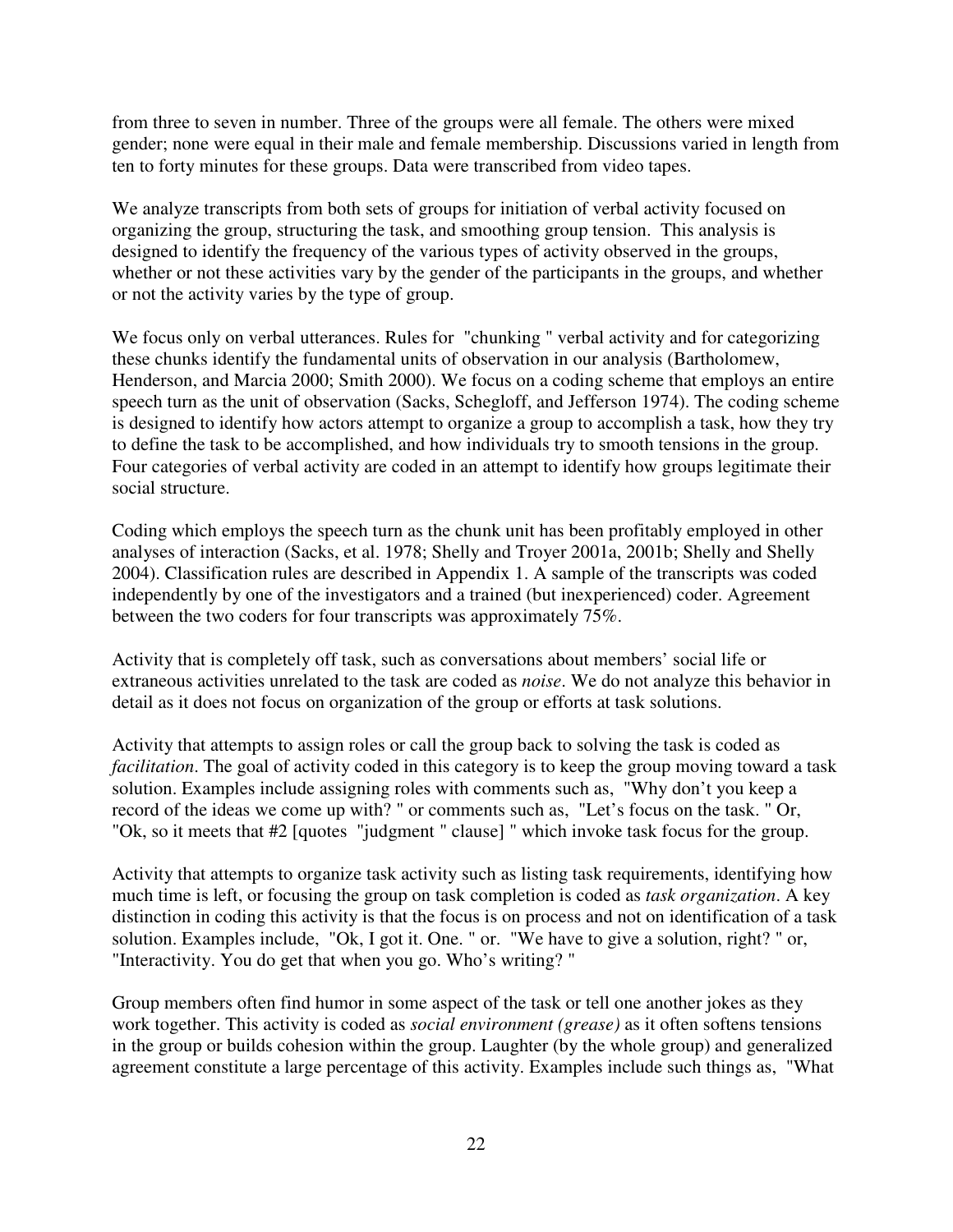should she do if she walked in here and we weren't here, or had ducked under the table? " and, "This group's---I'd hate to be alone in here with that question, wouldn't you? "

Our exploratory analysis determines the frequency of each type of activity, the extent to which each varies by the gender of the speaker, and the extent to which they vary by type of group.

### **RESULTS**

We examine results for total interactions, *noise*, *facilitation*, *task organization,* and *social environment* speeches. The number of speeches for the sample task groups ranges from a low of 74 to a high of 366. The total number of speeches is 4327 with a mean of 228. The percent of legitimation speeches ranges from 15% to 38% of group activity.

*Noise* was observed infrequently with a range from zero to 56 speeches with a mean of 15. The percent of noise ranges from zero percent to 15%. We do not pursue an analysis of this activity.

The range for total legitimation speeches is from 16 to 105 with a mean of 59. The percent of speeches for all legitimation speeches ranges from 15% to 38%. Some skew in the data results from a small number of task groups who spent little time on task. For these groups a lack of task focus raises the possibility that the group did not meet a key scope condition for the study of task groups. We retain the groups in this analysis as no effort was made by earlier investigators to ascertain the extent to which task focus was present. Legitimation activities represent a vital set of activity for most of the groups.

*Facilitation* speeches range in number from 11 to 48. These speeches move the group toward solving the problem and are a relatively significant part of the legitimation activity. The number of facilitation speeches was about 42% of total legitimation speeches. *Task organization speeches* range from 5 to 35. These actions focus on completion of the task and are a significant part of legitimation activity. The total number of task organization speeches was 401, or about 29% of the legitimation speeches. *Social environment focused speeches* range from 5 to 39. These are actions by group members that lead to group cohesion are also significant part of legitimation activity. The total number of social environment speeches was about 30% of total legitimation speeches. These results are reported in Table 1.

Table 1. Frequencies of Legitimation Speeches for all task groups

| Total<br><b>FA</b> | Frequency<br>586 | Percent<br>41.8 |  |
|--------------------|------------------|-----------------|--|
| <b>TO</b>          | 401              | 28.6            |  |
| <b>SE</b>          | 416              | 29.7            |  |
| Total              | 1403             | 100.0           |  |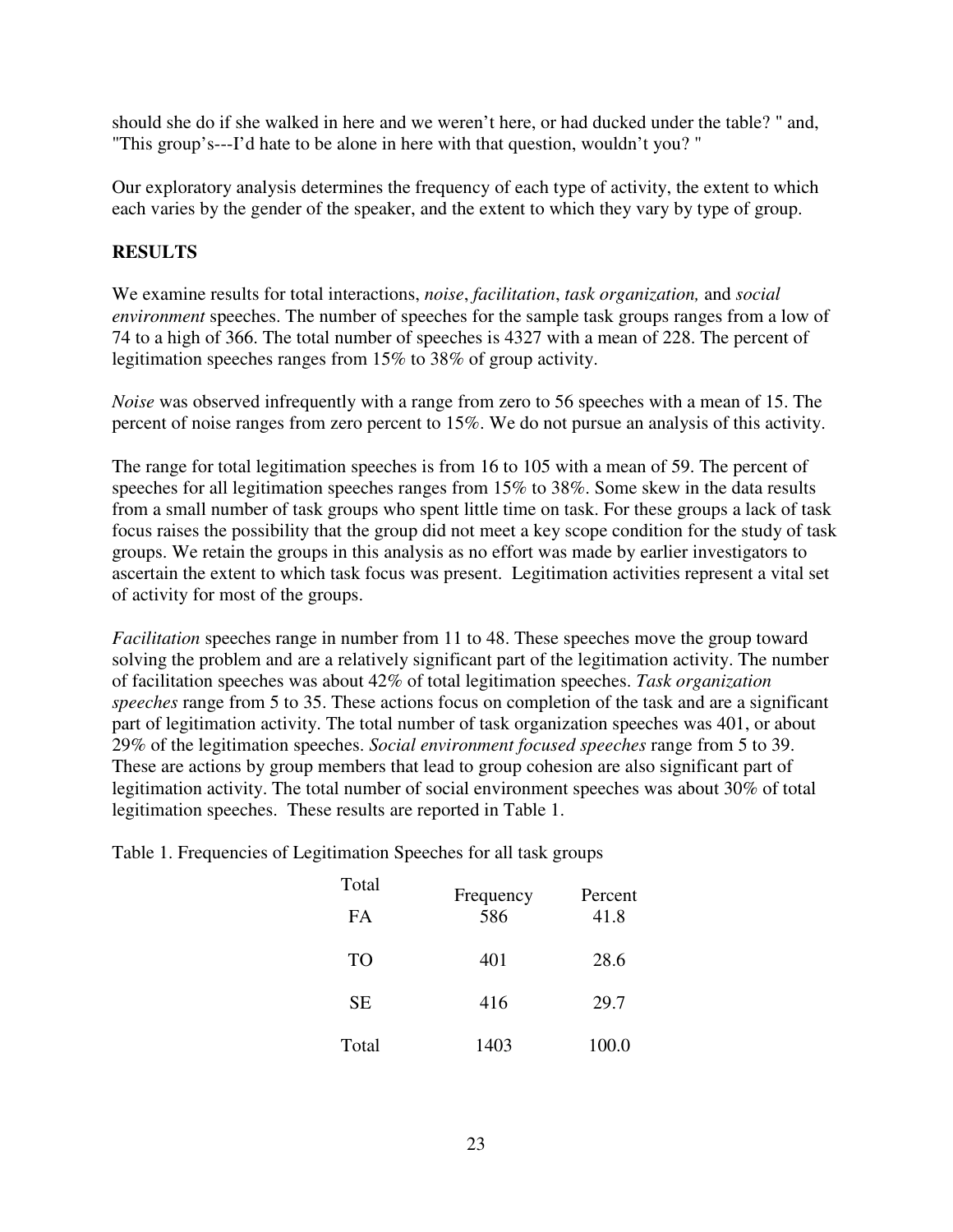We correlated social environment, facilitation, and task organization speeches with one another to determine how these verbalizations are related to one another within the groups. All of the correlations are strongly related to one another at the group level with values above .95 for the twenty eight groups we analyzed for this report. This analysis is shown in Table 2.

Table 2. Correlation between categories of legitimation activity

|                         | Facilitation | <b>Task Orientation</b> | Social Environment |
|-------------------------|--------------|-------------------------|--------------------|
| Facilitation            |              | .995                    | .989               |
| <b>Task Orientation</b> |              |                         | .990               |

An analysis of data related to gender as a factor in legitimation speeches shows that, where gender is identified, there is no difference in the frequency with which males or females initiate this activity. See Table 3. Although gender has been identified as a potentially significant factor in legitimation (cf. Johnson 2003, Johnson et al. 2006, Lucas 2003, and Ridgeway et al. 1994), the data from these groups do not show a significant relationship for either facilitation or clarification (t = .368 for Facilitation,  $p = .714$  and t = .787 for Orientation,  $p = .432$ ). Legitimation speeches are not related to gender of participants in these groups.

Table 3. Gender and the initiation of legitimation speeches.

| Gender of the participant | <b>Mean Facilitation</b> | <b>Mean Orientation</b> |
|---------------------------|--------------------------|-------------------------|
| Male                      | 4.200                    | 5.872                   |
|                           | (5.551)                  | (5.221)                 |
| Female                    | 4.564                    | 5.872                   |
|                           | (7.649)                  | (6.051)                 |

Comparing the activity of members of ad hoc groups with that of members of continuing groups, we found significant differences for both Facilitation and Orientation. There are substantially fewer continuing groups than ad hoc groups.

Table 4. Type of group and initiation of legitimation speeches.

| Type of Group            | <b>Mean Facilitation</b> | <b>Mean Orientation</b> |
|--------------------------|--------------------------|-------------------------|
| <b>Continuing Groups</b> | 9.058                    | 6.692                   |
|                          | (10.231)                 | (6.657)                 |
| Ad Hoc Groups            | 2.292                    | 5.087                   |
|                          | (2.452)                  | (5.218)                 |

Continuing groups existed before, and continued after, the recorded task and ad hoc groups were brought together only for the specified task. Table 4 reports the data for these analyses. For both areas of analysis, a comparison of the means shows that there were statistically significant differences between ad hoc and continuing groups. The large differences in variability require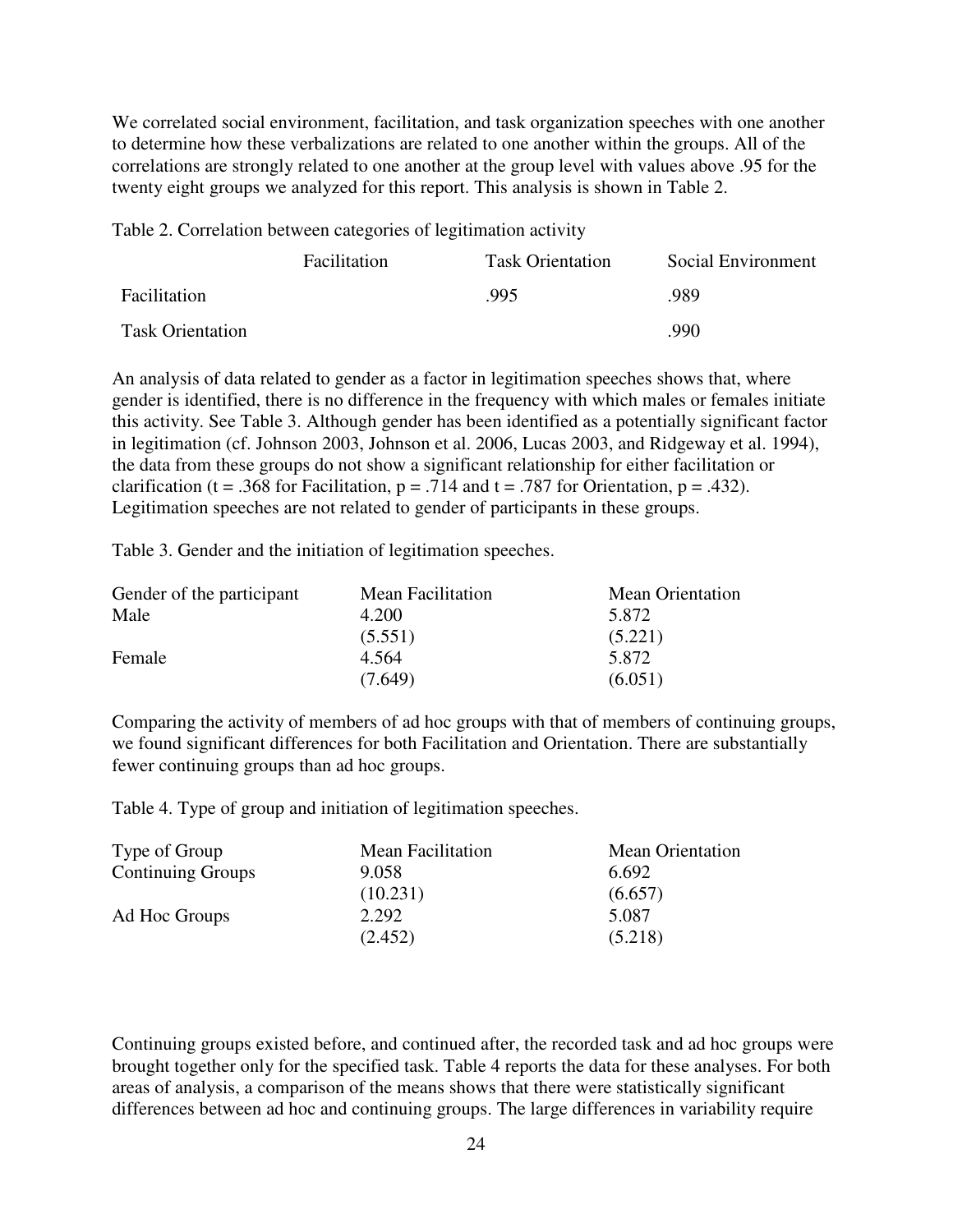the use of unequal variance t-tests and we assume direction for these tests. For Facilitation  $t =$ 5.057,  $p < .005$  and for Orientation t = 1.670,  $p = .049$ .

We highlight five outcomes from our analysis. First, there are apparently three types of activity in groups that we can characterize as legitimation activity. Behavior we characterize as facilitation, task orientation, and social environment occurs in nearly all of the groups. Second, a plurality of legitimating behavior facilitates group organization, with task orientation and social environment roughly equally dividing the remaining volume of legitimation activity. Third, the patterns of legitimation activity do not vary by gender in the groups we studied. This result contradicts earlier research on legitimation and is worthy of further investigation. Fourth, we analyzed the data to determine if a history of interaction with group members affected the extent to which group members engage in legitimation activity. We found significant differences between groups with a history of interacting with one another and ad hoc groups on the legitimation measures.

## **DISCUSSION**

Our ultimate goal is to determine whether legitimation in task groups is the result of a status generalization process or is a separate social process characterized by its own dynamic and outcomes. This exploratory analysis is a first step in this direction. We have been able to show that it is possible to code behavior to capture features of legitimation in which actors attempt to organize the group, establish mechanisms to solve the task, and create a social environment conducive to accomplishing group goals. These patterns of behavior do not vary by the gender of group members and whether or not the groups are assembled as one time ad hoc problem solvers or are part of a continuing pattern of relationships. We wish to be cautious about this last point as facilitation of group organization appears to occur more often in groups with a continuing history of interaction together.

As our coding progressed the possibility became apparent that some individuals take on specific roles in the group by initiating only one form of legitimation activity or whose behavior is dominated by one form of activity. At the present time, this should be treated as an anecdotal observation, but we expect to pursue this more thoroughly in subsequent analyses. Such role behavior may inform observations made by Bales nearly sixty years ago. While he identified only two roles, our results suggest that there may be as many as three more. If this is the case, we may be able to strengthen the case for legitimation as a separate social process.

In addition to the points raised above, we are interested in developing a means to analyze the dynamics of legitimation and status behavior in task groups. We think this will be possible when we are able to sequence behaviors observed in groups to determine whether legitimation activity occurs most often in particular parts of the interaction history of groups, or if it is uniformly distributed across time. The former outcome might make for an easier answer to our question about the relationship between legitimation and status. The latter is likely to make finding an answer to our question difficult.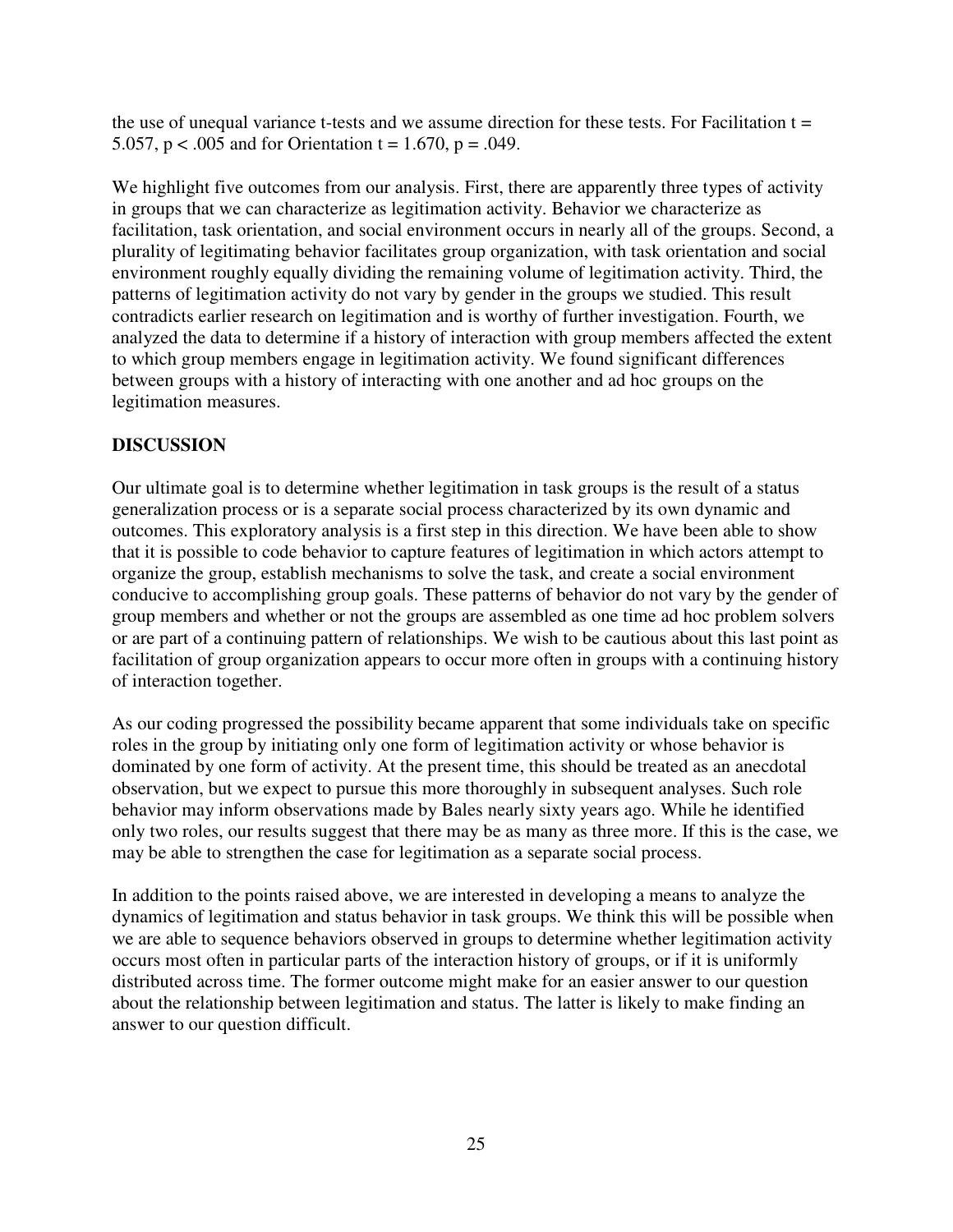#### **REFERENCES**

Bales, Robert F. and Fred L. Strodtbeck. 1951. "Phases in Group Problem Solving." *Journal of Abnormal and Social Psychology* 46: 485-495.

Berger, Joseph, Cecilia L. Ridgeway, M. Hamit Fisek, and Robert Z. Norman. 1998. "The Legitimation and Delegitimation of Power and Prestige Orders." *American Sociological Review* 63: 379-405.

Burke, Peter J., Jan E. Stets and Christine Cerven. 2007. "Gender, Legitimation, and Identity Verification in Groups." *Social Psychology Quarterly* 70: 27-42.

Dornbusch, Sanford M. and W. Richard Scott. 1975. *Evaluation and the Exercise of Authority*. San Francisco, CA Jossey-Bass Publishers.

Hysom, Stuart J. and Cathryn Johnson. 2006. "Leadership Structures in Same-Sex Task Groups." *Sociological Perspectives* 49: 391-410.

Johnson, Cathryn. 2003. "Consideration of Legitimacy Processes in Teasing Out Two Puzzles in the Status Literature." In Shane R. Thye and John Skvoretz (editors) *Advances in Group Processes: Power and Status*. New York, Elsevier 20: 251-284.

Johnson, Cathryn, T. J. Dowd, and Cecilia L. Ridgeway. 2006. "Legitimacy as A Social Process" In Karen S. Cook and Douglas S. Massey (editors) *Annual Review of Sociology* 32: 53- 78.

Kalkhoff, Will. 2005. "Collective Validation in Multi-Actor Task Groups: The Effects of Status Differentiation." *Social Psychology Quarterly* 68: 57-88.

Lucas, Jeffrey W. 2003. "Status Processes and the Institutionalization of Women as Leaders." *American Sociological Review* 68: 464-480.

Massey, Kelly, Sabrina Freeman, and Morris Zelditch, Jr. 1997. "Status, Power, and Accounts." *Social Psychology Quarterly* 60: 238-251.

Nath, Leda E. 2007. "Expectation States: Are Formal Words A Status Cue for Competence?" *Current Research in Social Psychology* 13: 50-63, http://www.uiowa.edu/~grpproc /crisp/crisp.html>.

Ridgeway, Cecilia L. 2001. "The Emergence of Beliefs: From Structural Inequality to Legitimizing Ideology." In John T. Jost and Brenda Major (editors) *The Psychology of Legitimacy: Emerging Perspectives on Ideology, Justice, and Intergroup Relations*. Cambridge, Cambridge University Press. Pp. 257-277.

Ridgeway, Cecilia L. and Joseph Berger. 1986. "Expectations, Legitimation, and Dominance Behavior in Task Groups." *American Sociological Review* 51: 603-617.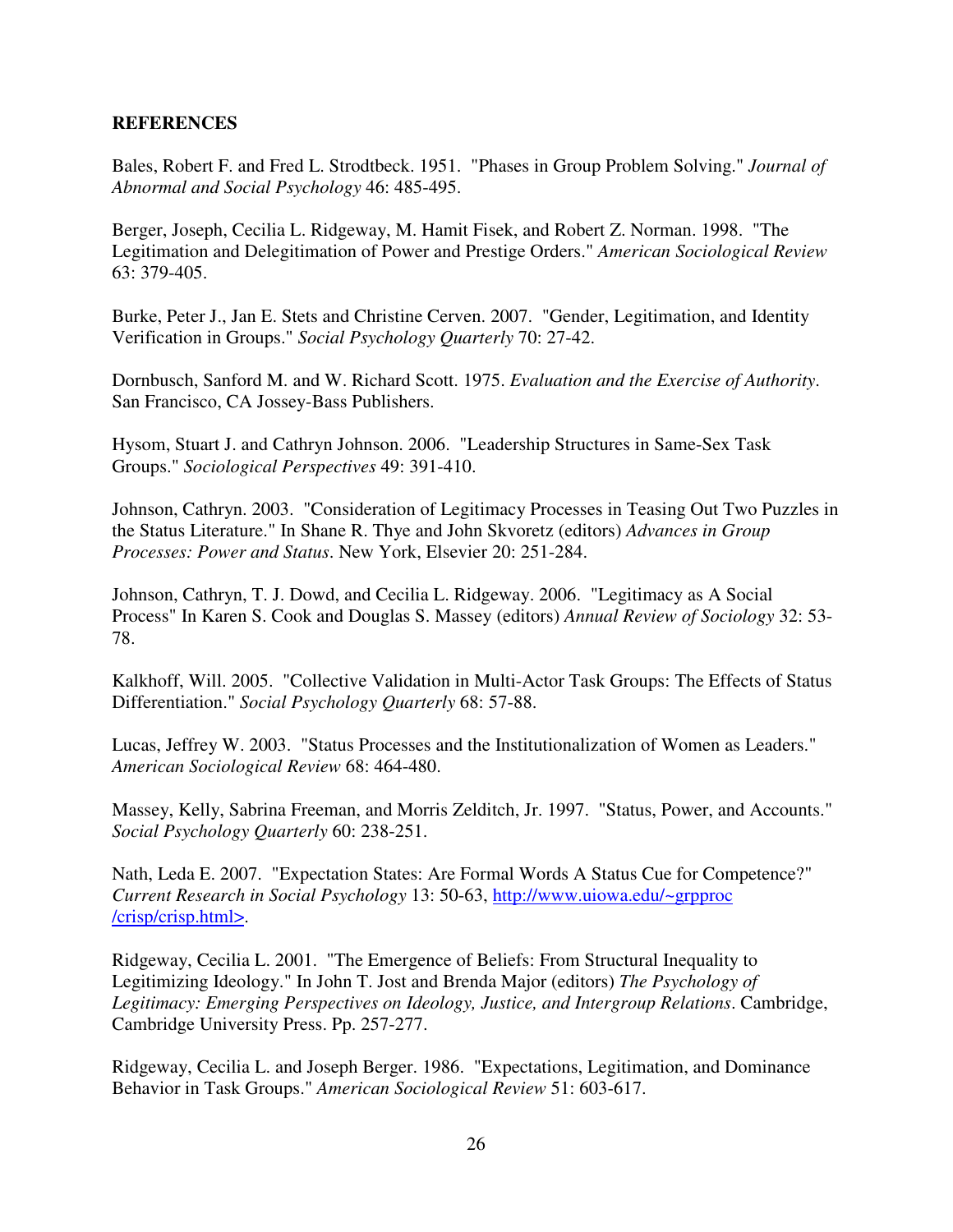Ridgeway, Cecilia L. and Joseph Berger 1988. "The Legitimation of Power and Prestige Orders in Task Groups." In Murray Webster, Jr. and Martha Foschi (editors) *Status Generalization: New Theory and Research*. Stanford, CA. Stanford University Press. Pp. 207-231.

Ridgeway, Cecilia L., Cathryn Johnson, and David Diekema. 1994. "External Status, Legitimacy, and Compliance in Male and Female Groups." *Social Forces* 72: 1051-1077.

Sacks, H., E. A. Schegloff, and G. Jefferson. 1974. "A Simplest Systematics for the Organization of Turn-Taking in Conversation." *Language* 50: 696-735.

Shelly, Robert K. and Ann C. Shelly. 2009. "Speech Content and the Emergence of Inequality in Task Groups." *Journal of Social Issues* 65: 307-333.

Smith-Lovin, Lynn and Charles Brody. 1989. "Interruptions in Group Discussions: The Effects of Gender and Group Composition." *American Sociological Review* 54: 424-435.

Smith-Lovin, Lynn, John Skvoretz, Charlotte G. Hudson. 1986. "Status and Participation in Six-Person Groups: A Test of Skvoretz' Comparative Status Model. " *Social Forces* 64: 989-1005.

Thomas, George M., Henry A. Walker, and Morris Zelditch, Jr. "Legitimacy and Collective Action. " *Social Forces* 65: 378-404.

Tuckman, Bruce. W. 1965. "Developmental Sequences in Small Groups." *Psychological Bulletin* 63: 384-399.

Tuckman, Bruce. W. and M. A. Jensen. 1977. "Stages of Group Development Revisited*. Group and Organization Studies* 2: 419-427.

Walker, Henry A., Barbara C. Ilardi, Anne M. McMahon, and Mary L. Fennell. 1996. "Gender, Interaction, and Leadership." *Social Psychology Quarterly* 59: 255-272.

Walker, Henry A., George M. Thomas, and Morris Zeldtch, Jr. 1986. "Legitimation, Endorsement, and Stability." *Social Forces* 64: 620-643.

Zelditch, Morris, Jr. 2001a. "Processes of Legitimation: Recent Developments and New Directions." *Social Psychology Quarterly* 64: 4-17.

Zelditch, Morris, Jr. 2001b. "Theories of Legitimacy." In John T. Jost and Brenda Major (editors) *The Psychology of Legitimacy: Emerging Perspectives on Ideology, Justice, and Intergroup Relations*. Cambridge, Cambridge University Press. Pp. 33-53.

Zelditch, Morris, Jr. 2006. "Legitimacy Theory." In Peter Burke (editor) *Contemporary Social Psychological Theories*. Stanford CA. Stanford University Press pp. 324-352.